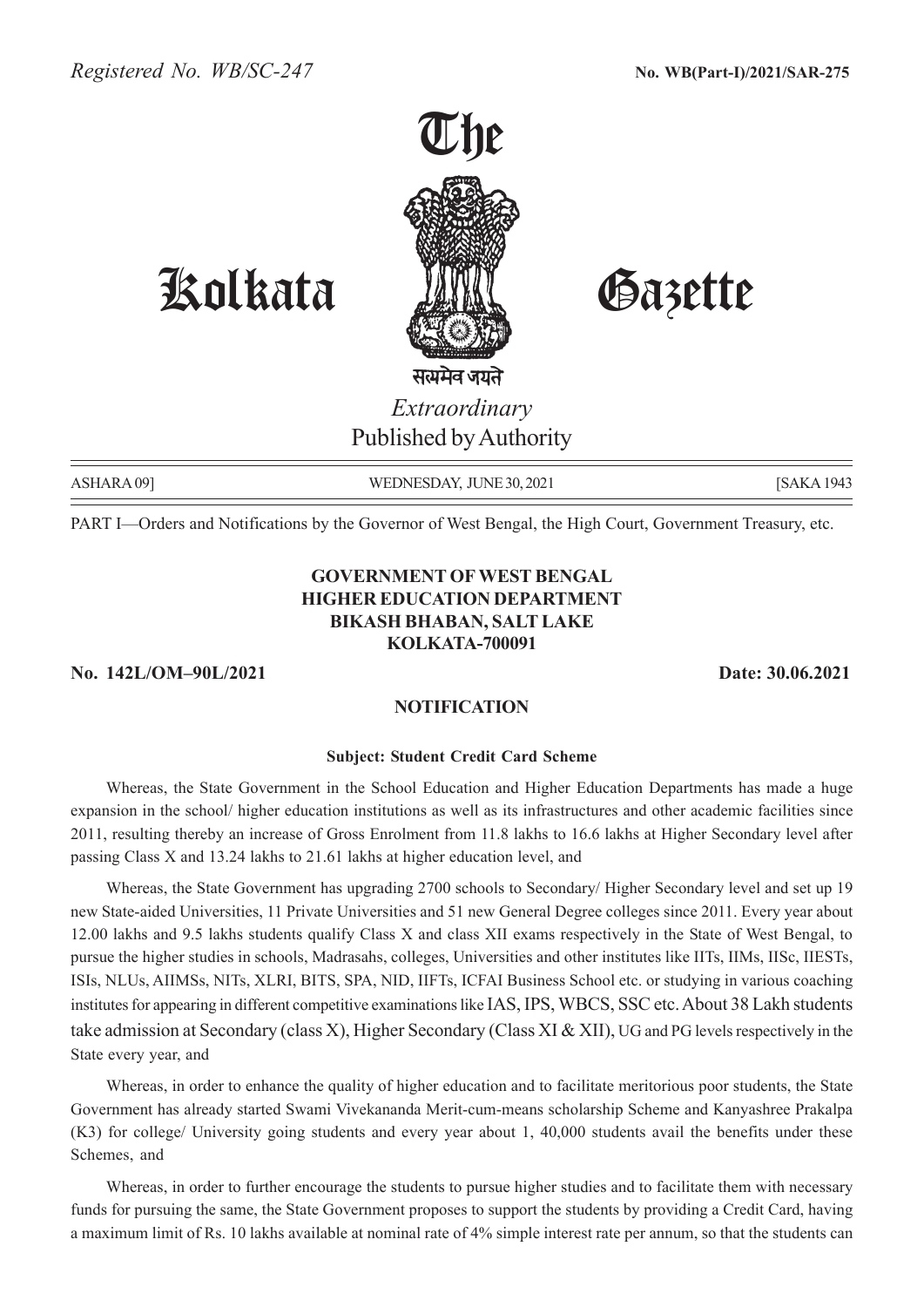avail necessary fund as and when needed for their studies, and

Therefore, in view of the above the following scheme is adopted to achieve the above-mentioned purposes: –

#### **SCHEME**

### **1. Short title and Commencement**: –

- (a) This scheme shall be called the West Bengal Student Credit Card Scheme.
- (b) It shall come into force from the date of publication in the Official Gazette.

# **2. Definitions: –**

Unless the context otherwise requires, the following words shall have the meaning assigned against each of them under this scheme as follows: –

- (a) "Academic year" means the annual period during which academic instructions are provided to the students generally commencing from 1st of July, every year.
- (b) "Bank" for the purpose of this Scheme means the State Co-operative Banks or Central Co-operative Banks or District Central Co-operative Banks or any other Public and private sector Banks, as may be determined and notified by the State Government from time to time.
- (c) "College" includes Private self-financing College.
- (d) "Course fee" includes tuition fees, examination fees, library fees, caution deposits etc., to be charged by the School, College, University, or Institution in which the student concerned is receiving academic instruction.
- (e) "Credit Card" for the purpose of this scheme shall means a physical plastic card issued by the Bank against which the holder i.e., the student borrower can avail specific financial services on credit up to a specific amount on some specific rate of interest upon executing an appropriate loan agreement.
- (f) "Institute" means an institution imparting secondary/ higher secondary level education and above in any branch of Study.
- (g) "Legal guardian" means a person having been in charge of a student (in absence of his Father and Mother, including stepfather and stepmother) lawfully, as permitted under the personal law of inheritance and succession of the student concerned or some other person declared as such, by any competent court of Law in India.
- (h) "Living expenses" means an expense incurred by a student for living outside from his residence during the course of study.
- (i) "Professional course" includes the courses done in medicine, surgery, engineering, architecture, law, business, economics, accountancy, physiotherapy, psychology, technology, education, etc. which are recognized by any statutory authority in India constituted as such under any Central or State enactments or any statutory authority of any other Country.
- (j) "Resident of West Bengal" means a student, or his parent or legal guardian is residing in West Bengal at least for a period of 10 (Ten) years preceding the date of application made under this scheme.
- (k) "School" means school providing secondary and higher secondary education and includes private schools under the administrative control of the boards/ councils active in the State of West Bengal.
- (l) "Student" means a student pursuing education from class 10 onwards from a recognized Board active in the State of West Bengal or studying in various coaching Institutes or pursuing undergraduate/ postgraduate degree or professional or diploma courses including research scholar pursuing doctoral or post-doctoral research studies.
- (m) "State Government" means the Government of West Bengal in the Higher Education Department.
- (n) "University" includes Private Universities and Deemed Universities.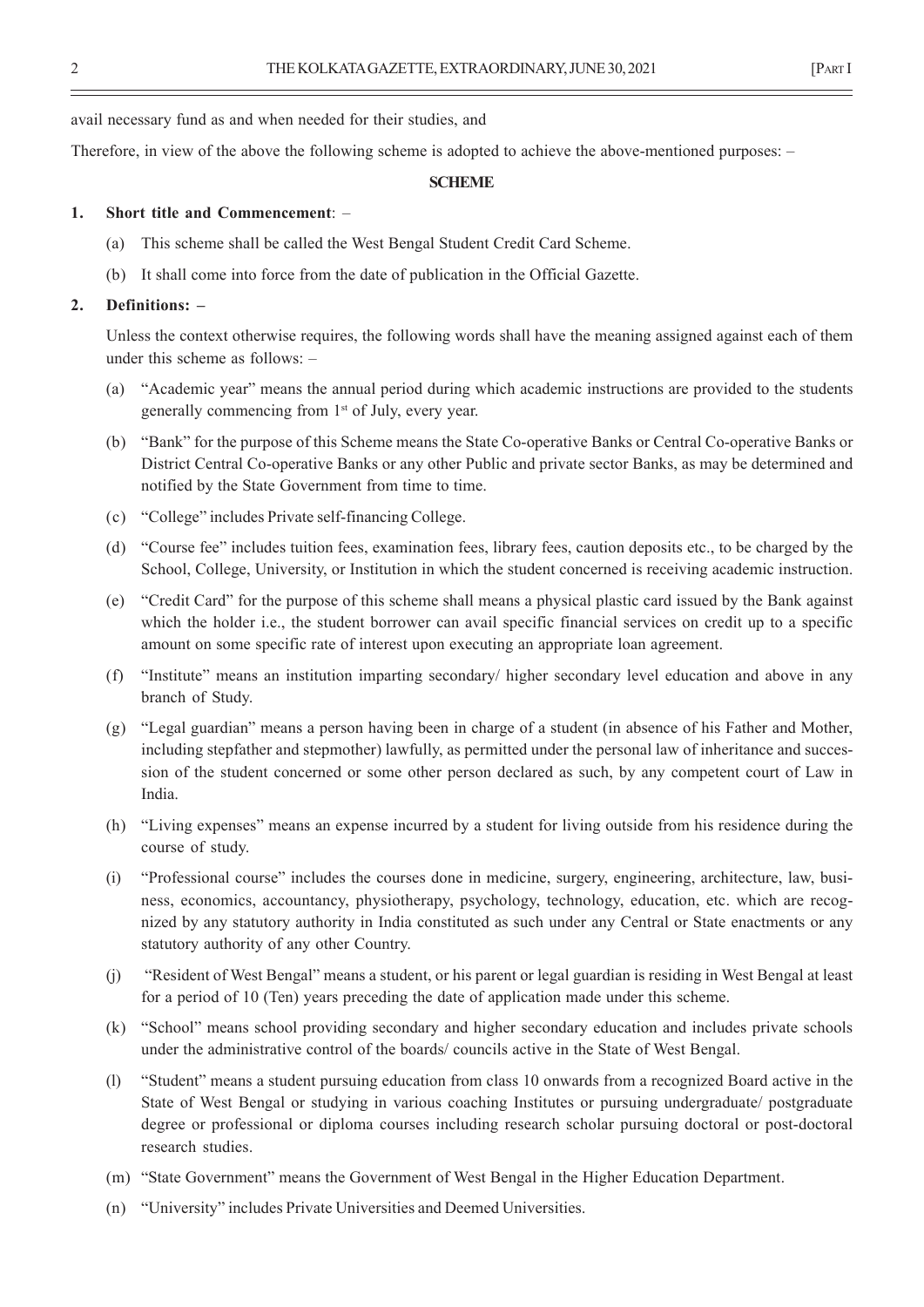**3. Objective of the Scheme: –** The Student Credit Card Scheme outlined herein aims at providing financial support/ assistance by the State Government at a nominal interest rate (with suitable guarantees to the bank) to the students residing in West Bengal for at least 10 years and pursuing education from class 10 onwards, or studying in various coaching institutes for appearing in different competitive examinations like Engineering/ Medical/ Law, IAS, IPS, WBCS, SSC etc., UPSC, PSC, SSC etc., and pursuing Undergraduate, Postgraduate courses including professional degree, Diploma courses and research at doctoral/ post-doctoral level or other similar courses in schools, Madrasahs, colleges, Universities and other institutes like IITs, IIMs, IIESTs ISIs, NLUs, AIIMSs, NITs, XLRI, BITS, SPA, NID, IISc, IIFTs, ICFAI Business School etc., within or outside the country, who are unable to pursue higher education due to financial constraints. The main emphasis is that students are provided with an opportunity to pursue higher education, with the financial support from the banking system with reasonable and affordable terms and conditions. Under this Scheme the aspiring students may upon fulfilling the terms and conditions detailed herein, obtain maximum loan of Rs. 10.00 lakhs at the rate of 4% simple interest from State Cooperative Banks and its affiliated Central Cooperative Banks and District Central Cooperative Banks and Public Sector/ Private Sector Banks operating in the State of West Bengal.

# **4. Purpose: -**

- 1. Under this scheme the Credit Card may be used to avail loan to meet up the following expenses:
	- (a) Course fees payable to the School/ Madrasah/ College/ University / Professional Institutes like IITs, IIMs, IIESTs, ISIs, NLUs, AIIMSs, NITs, XLRI, IISCs, BITS, SPA, NID, IIFTs, ICFAI Business School etc. various competitive coaching institutes meant for different competitive examinations like Engineering/Medical/Law, IAS, IPS, WBCS, SSC etc.
	- (b) Fees required for accommodation in School/ Madrasah/ College/ University/ Institution hostel or rent/ license fees payable for living outside the hostel or fees required for living as a Paying Guest.
	- (c) Fees payable for caution deposit/ building fund / refundable deposit/ examination/ library/ laboratory fees to be supported by Institution's bills/ receipts.
	- (d) Cost of purchasing of books/ Computer/ Lap-top/ Tablet/ equipments etc.
	- (e) Any other expense required to complete the course such as study tours, project works, thesis, etc.
	- (f) The student can incur expenditure up to 30% of the total loan sanctioned for non-institutional expenses for the whole course of study.
	- (g) Up to 20% of the total loan sanctioned can be used as living expenses for the duration of the course.
- 2. Expenses incurred in any of the above purposes shall have to be reported to the bank and the Department via online Portal with proper receipts/ bills/ documents by the concerned student.

# **5. Student Eligibility and the process**: –

- (a) The student seeking loan under the scheme should be an Indian national and resident of West Bengal for the last 10 years. Self-declaration by the student as appended in the application form will be accepted. **A copy of application format is annexed at Annexure-I.**
- (b) Student must have got himself enrolled for higher studies including courses as stated in para 3 of this scheme, either within or outside the country, in the School, Madrasahs, colleges, Universities and other institutes like IITs, IIMs, IISc, IIESTs, ISIs, NLUs, AIIMSs, NITs, XLRI, BITS, SPA, NID, IIFTs, ICFAI Business School etc. or studying in various coaching institutes for appearing in different competitive examinations like Engineering/ Medical/ Law, , IAS, IPS, WBCS, SSC etc.
- (c) Aspiring Student will apply online as per the format given at **Annexure-I**, through a web-based portal to be maintained by the Higher Education Department through the respective School/ Madrasah/ College/ University/ Institute in which he has got enrolled. The portal will have dashboard for each such student which shall be accessible to the Institutes concerned, the Department and the Bank.
- (d) The interested students should not be aged more than 40 (forty) years at the time of applying for loan.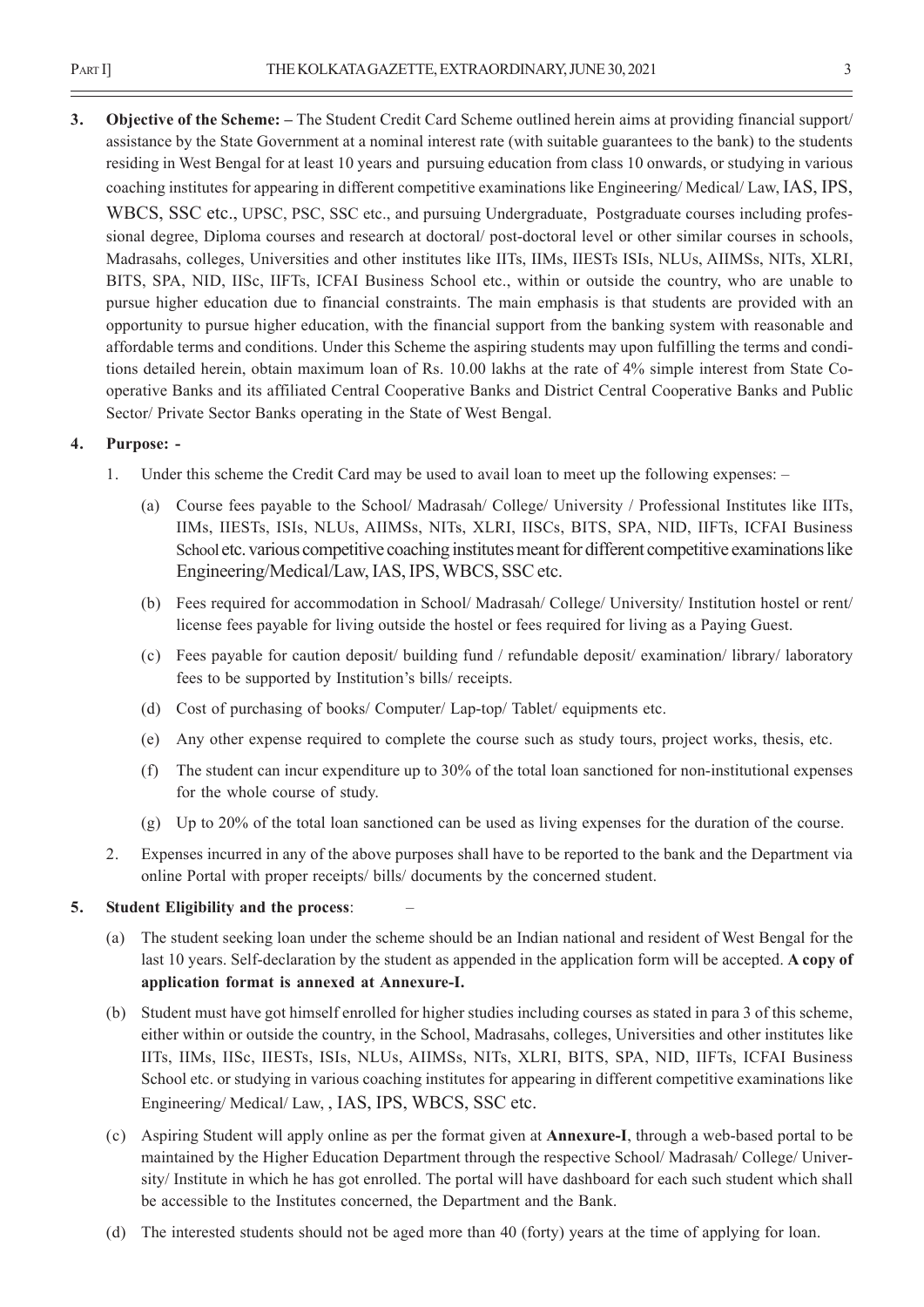- (e) The student applied for the credit card will link preferably their AADHAR Card or the Class X registration number with the concerned portal while applying to the Higher Education Department through their respective Institution.
- (f) The Higher Education Department will forward the applications after due examination to the Bank for sanction and issuance of Credit Card.
- (g) The concerned Bank will sanction the applications after due examination and issue the credit card in physical form based on the recommendation given by the Department and upon complying necessary formalities by the student/ guardian/ parent as required under RBI guidelines.
- (h) There shall be a Nodal officer for maintaining the web-based portal at the Department, Institution and the Bank level who shall have permission to access the student's dashboard availing loan under this scheme.
- (i) The student concerned needs to upload his progress report card/ statement on completion of each semester/ year examinations.

#### **6. Quantum of loan and documentation**: –

- (a) Maximum amount of loan available under the Scheme is Rs. 10.00 lakhs at 4% simple rate of interest per annum, after interest subvention.
- (b) For the entire amount of loan sanctioned up to Rs.10.00 Lakh, rate of interest to be charged at prevalent 3 year MCLR of State Bank of India Plus 1%. The Rate of Interest so fixed on the date of sanction will remain fixed and calculated at simple rate for the entire duration of the loan.
- (c) A student can avail loan under this scheme at any time during the course of study.
- (d) The bank concerned shall upload the details of the loan to the Department's portal immediately after disbursement of the loan and such detail shall be updated by the Bank from time to time.
- (e) The loan application should be submitted by the student and the parent/ legal guardian as co-borrower.
- (f) Student and Parents/ Legal Guardians will enter into an agreement with the bank.

#### **7. Margin Money:–**

- (a) Up to Rs. 4.00 Lakhs: NIL
- (b) Above Rs. 4.00 Lakhs: 5%
- (c) Scholarship/ Assistance ship to be included in Margin.
- (d) Margin will be brought in one year to year basis as and when disbursements are made on a pro-rata basis in applicable cases.

### **8. Security:–**

- (a) While sanctioning the loan, the Bank should not put any unnecessary restrictions or conditions regarding collateral security etc.
- (b) The Banks will not insist on any security /collateral security in tangible/ intangible form other than coobligation of the parents/ Legal guardians. The State Government will enter into an agreement with the banks separately in this regard.
- **9. Insurance**: There will be a life cover in the name of the student up to the loan amount sanctioned. The insurance premium is to be borne by the student and the same may be debited from his Loan account.

#### **10. Mode of Disbursement: –**

- 1. The amount of loan will be credited directly to the designated account of the Institution concerned in case of payment of course fees and other fees related to the Institution.
- 2. The amount of loan will be credited to the student's Bank account for purchasing of Computer/ Laptop/ books/ stationeries/ living expenses etc.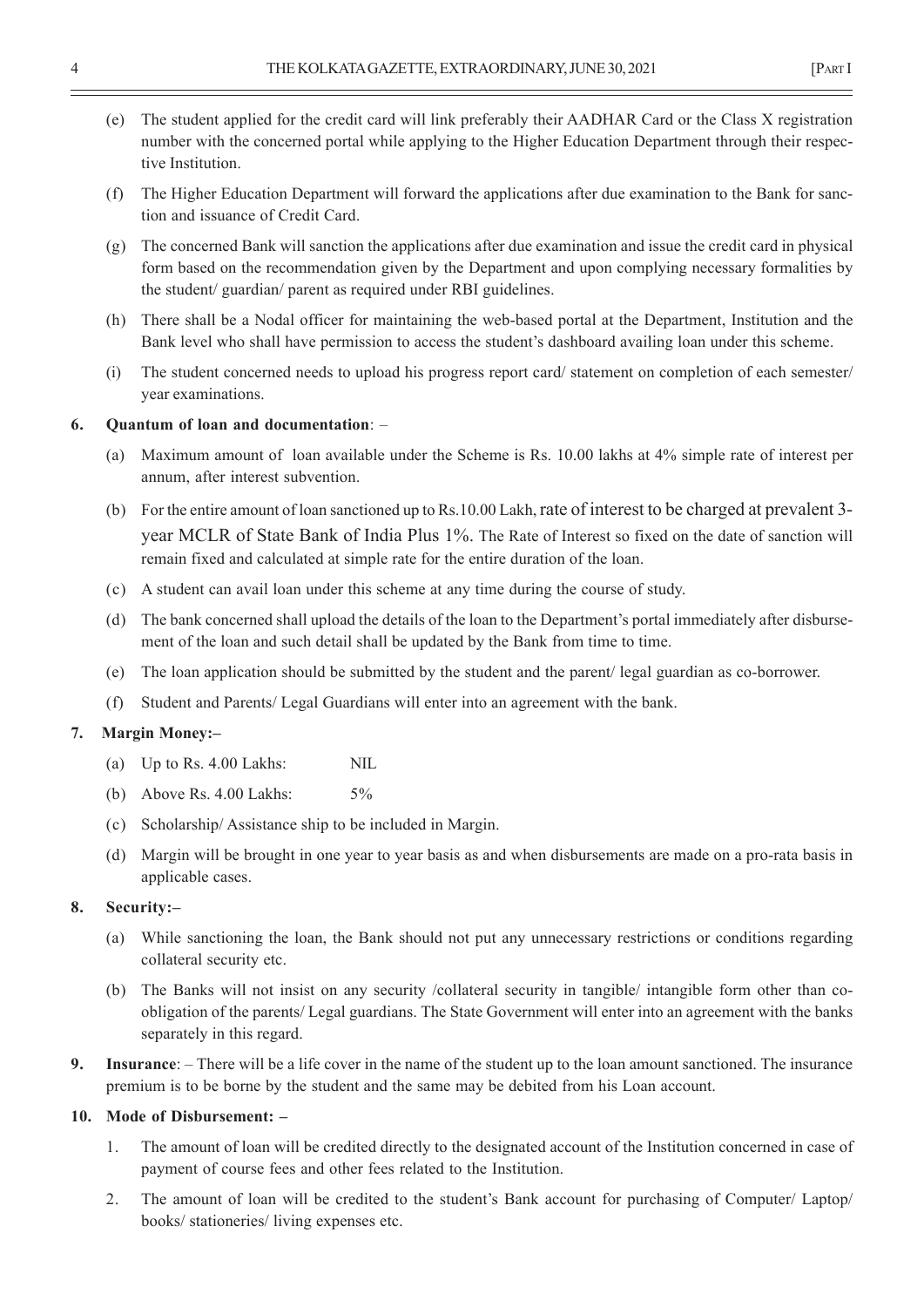- **11. Time line:** There will be time bound action for loan sanctioning and disbursement process. The Higher Education Department and the School Education Department will notify the same after due approval of the competent authority.
- **12. Repayment Holiday / Moratorium**: There will be a moratorium or repayment holiday of one year under this scheme after completion of the course or one year after getting an employment, whichever is earlier.

# **13. Repayment: –**

- (a) Repayment period shall be fifteen (15) years for any loan availed under this Credit Card including the Moratorium/ repayment holiday.
- (b) The student or his parent/ legal guardian can repay the loan amount at any time before the stipulated period of repayment and in case of early repayment there shall be no penalty or processing cost charged by the Bank.
- (c) 1% interest concession will be provided to the borrower if the interest is fully serviced during the study period.
- (d) The student or the co-borrower, as the case may be, shall be liable to repay the loan on time as  $1<sup>st</sup>$  charge.
- (e) The loan will be made available at the rate of 4% p.a. simple interest rate per annum to the students. Appropriate subvention of interest rate will be provided by the State Government for all the borrowers during the entire period of the Loan to restrict the actual rate of simple interest to 4% per annum, at borrower level.

# **14. Monitoring System**:-

The Higher Education Department and the School Education Department will set up a monitoring committee at the State & District levels to ensure smooth and proper implementation of the scheme & to monitor that the benefits of the scheme accrue to the students. The committee will oversee the functioning of the scheme being implemented both in government & private schools/colleges/universities, other educational institutions and different coaching centres.

# **15. Public Grievance Redressal System:-**

There shall be a public grievance redressal cell headed by a senior government official. Any student having complaint with the services, may either contact at toll free number 1800 102 8014 or mail at support-wbscc@bangla.gov.in

> $SD/-$ (Manish Jain) Principal Secretary to the Government of West Bengal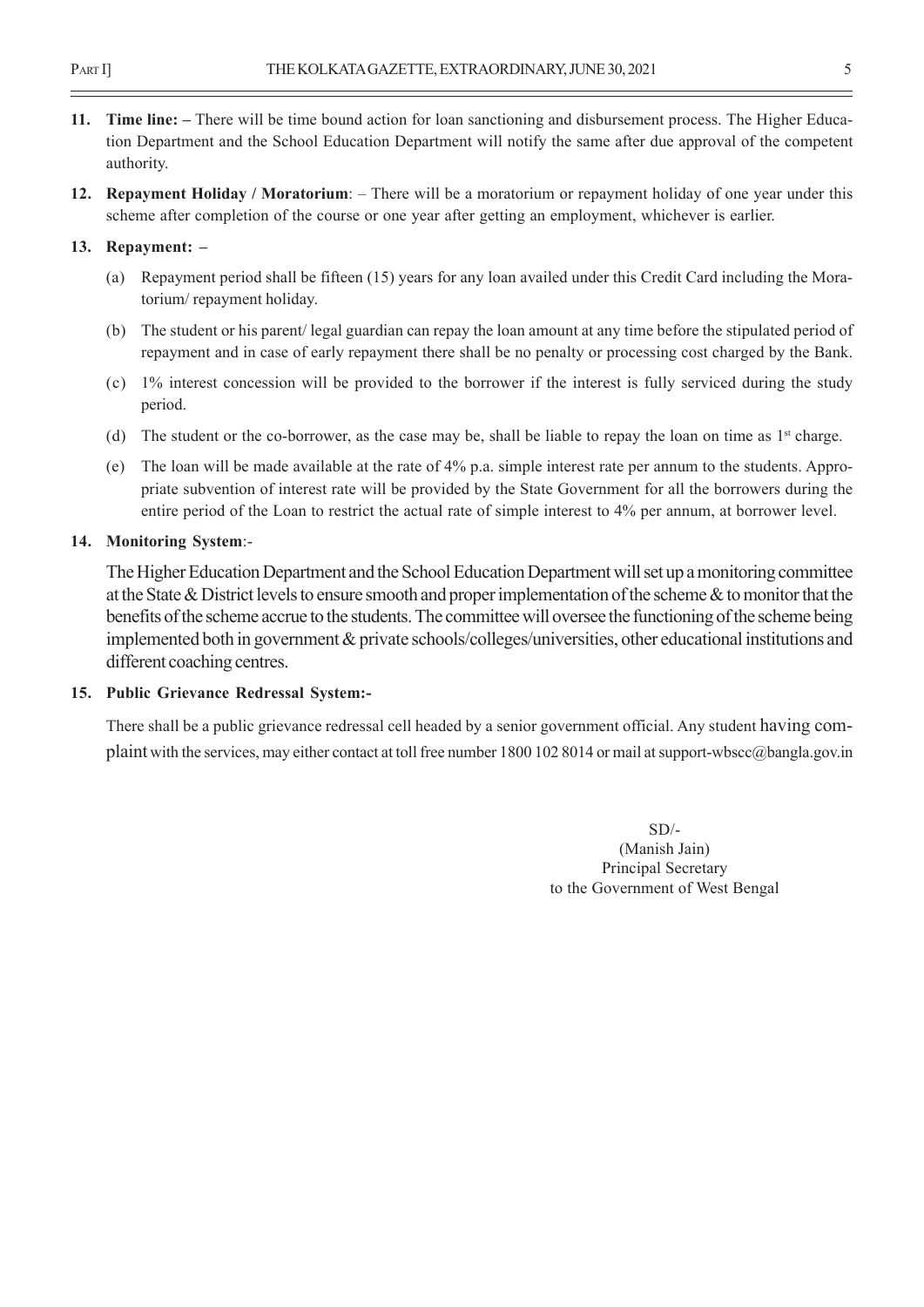# **Annexure-I A. Student Registration form: DCF of Initial Registration of Student** 1. Name of Applicant: First Name Middle Name Last Name 2. Date of Birth: 3. Sex: Male/Female/Others 4. AADHAAR Card number/ Class X registration number: 5. State of Institution: (In auto populated drop down) 6. District of Institution: (In auto populated drop down [State wise district display]) 7. Name of Institution: (In auto populated drop down [District wise institution display]) 8. Programme type: Class X/Higher Secondary /UG/PG/etc. (drop down) 9. Programme name: (In auto populated drop down) 10. Course Duration (in Years): 11. Mobile No.: 12. Email Id: 13. Re-enter Email Id: 14. Enter OTP:

- 15. Password:
- 16. Re-enter Password: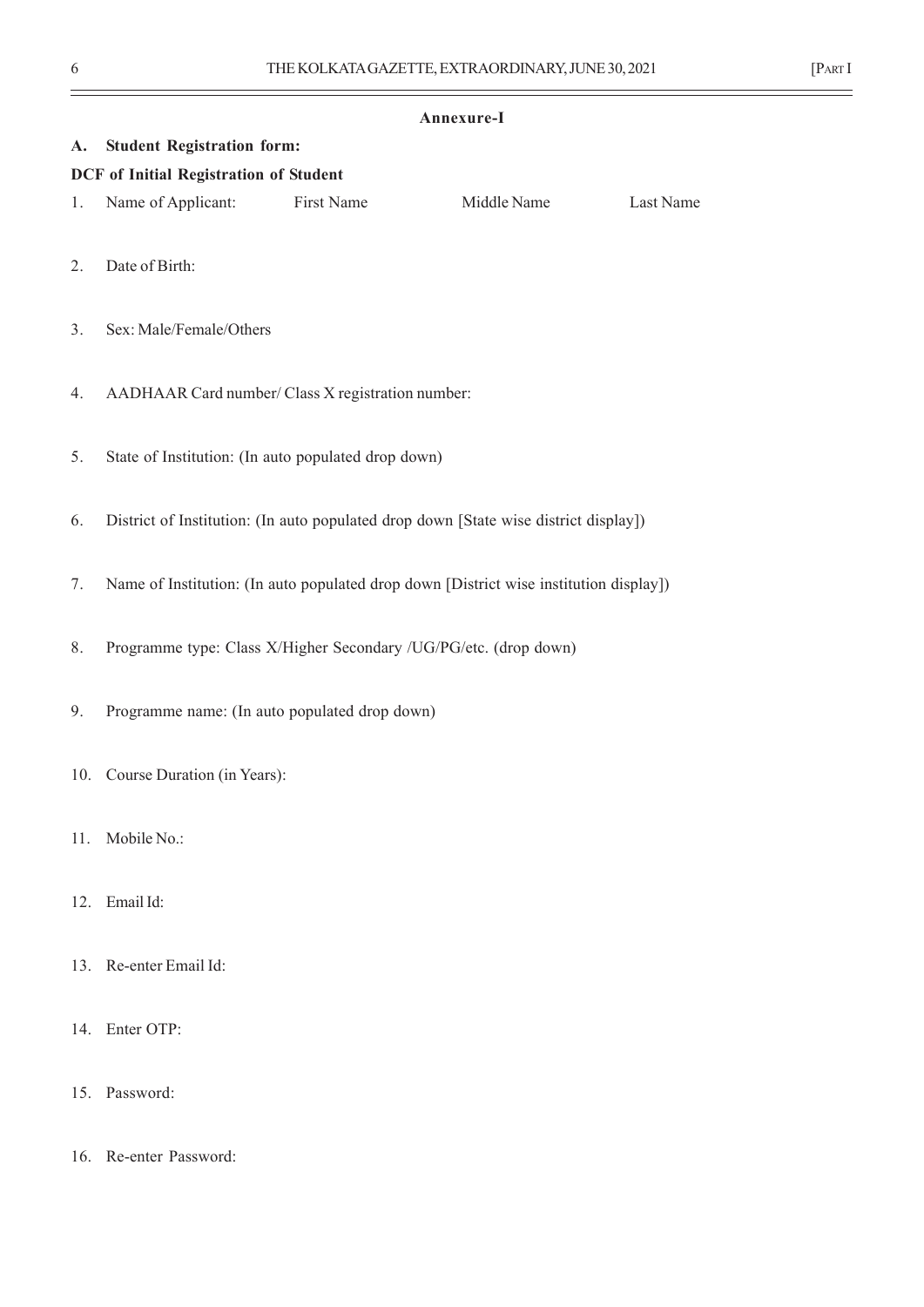| <b>B.</b> | <b>Application Format:</b>                                                                             |            |            |           |  |
|-----------|--------------------------------------------------------------------------------------------------------|------------|------------|-----------|--|
|           | <b>DCF</b> of Student Application                                                                      |            |            |           |  |
| 1.        | Name of the student: (From Registration Form)                                                          |            |            |           |  |
| 2.        | Gender: M/F/others (From Registration Form)                                                            |            |            |           |  |
| 3.        | Photograph of applicant and co-borrower:                                                               |            |            |           |  |
| 4.        | Signature of student:                                                                                  |            |            |           |  |
| 5.        | Address: Line 1: Line 2: DISTRICT, ASSEMBLY, PIN                                                       |            |            |           |  |
| 6.        | Father's name:                                                                                         | First Name | First Name | Last Name |  |
| 7.        | Mother's name:                                                                                         | First Name | First Name | Last Name |  |
| 8.        | Co-borrower/Legal guardian's name:                                                                     |            |            |           |  |
| 9.        | Co-borrower /Legal guardian's signature/Thumb Impression:                                              |            |            |           |  |
| 10.       | Co-borrower Caste:Gen/SC/ST/OBC-A/OBC-B/ PWD                                                           |            |            |           |  |
| 11.       | Co-borrower Gender: (Drop Down List)                                                                   |            |            |           |  |
| 12.       | Relationship with Co-Borrower: (Drop Down List)                                                        |            |            |           |  |
| 13.       | Co-Borrower Occupation:                                                                                |            |            |           |  |
| 14.       | DOB of student: (From Registration Form)                                                               |            |            |           |  |
| 15.       | Caste: Gen/SC/ST/OBC-A/OBC-B/ PWD                                                                      |            |            |           |  |
| 16.       | Whether physically challenged: YES/NO                                                                  |            |            |           |  |
| 17.       | Student's AADHAR Card No/ Class X registration No: (From Registration Form) (Documents to be uploaded) |            |            |           |  |
| 18.       | Student's Pan Card: No: YES/NO, if YES upload PAN else Signed UNDERTAKING (Documents to be uploaded)   |            |            |           |  |
| 19.       | Current address:                                                                                       |            |            |           |  |
| 20.       | Guardian's Address Proof: DROP DOWN LIST of DOCUMENTS (Documents to be uploaded)                       |            |            |           |  |
| 21.       | Guardian's Pan Card No.: YES/NO, if YES upload PAN else Signed UNDERTAKING (Documents to be uploaded)  |            |            |           |  |
|           | <b>Bank Details of the Student</b>                                                                     |            |            |           |  |
| 22.       | <b>Bank Name:</b>                                                                                      |            |            |           |  |
| 23.       | <b>Bank Branch Name:</b>                                                                               |            |            |           |  |
| 24.       | Bank A/C No.: (major $a/c$ )                                                                           |            |            |           |  |
| 25.       | <b>Bank IFSC:</b>                                                                                      |            |            |           |  |
|           | <b>Bank Details of the Co-borrower</b>                                                                 |            |            |           |  |
| 26.       | <b>Bank Name:</b>                                                                                      |            |            |           |  |
| 27.       | <b>Bank Branch Name:</b>                                                                               |            |            |           |  |
| 28.       | Bank $A/C$ No.: (major $a/c$ )                                                                         |            |            |           |  |
| 29.       | <b>Bank IFSC:</b>                                                                                      |            |            |           |  |
| 30.       | Students Mobile No: (From Registration Form)                                                           |            |            |           |  |
| 31.       | Guardian's Mobile No.                                                                                  |            |            |           |  |
|           | 32. Last Qualification: Class X/Higher Secondary /ISC/CBSE/University                                  |            |            |           |  |

- 33. Whether received/receiving any scholarship/free ship from any agency:
	- *(If yes)*
	- a) Name of the scholarship:
	- b) Type of Scholarship: Central/State/Private/Institute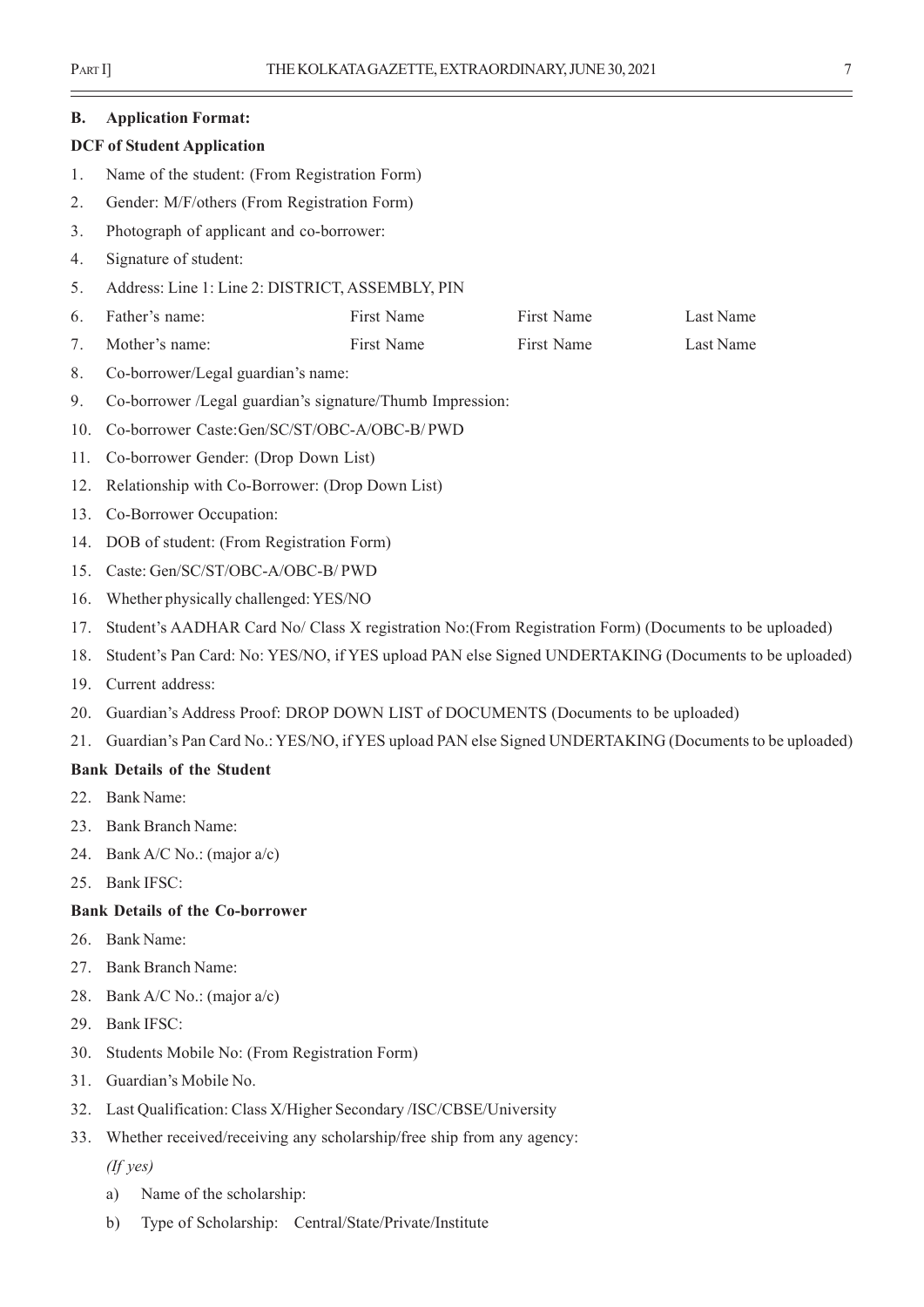- c) Scholarship ID No:
- d) Quantum of scholarship per annum (in Rupees):
- 34. Loan amount required:
	- I. Less than Rs.4 lakhs:
		- a) In no:
		- b) In words:
	- II. Exceeding Rs. 4 Lakhs to Rs.10 lakhs:
		- a) In no:
		- b) In words:
- 35. Annual income of co-borrower (all sources):
- 36. Programme Type: (From Registration Form)
- 37. Programme Name: (From Registration Form)
- 38. Duration of course (in Years): (From Registration Form)
- 39. Course-fees details (Indicative): (approx.)
- 40. Admission Receipt: (Documents to be uploaded)
- 41. Year of Commencement:
- 42. Year of Completion:(Auto Filled)
- 43. Select cooperative bank or other banks branch details as per district

# **Declaration: –**

I Shri/Smt………………........................………………………son/daughter of ………………… or under care of …………………… (Legal Guardian) do hereby declare that I/ my parents/ guardians/ my family have been residing in the state of West Bengal and residing herein since last 10 (or more) years. I further solemnly declared that all information given in this application is correct and true to my knowledge and belief.

**Signature**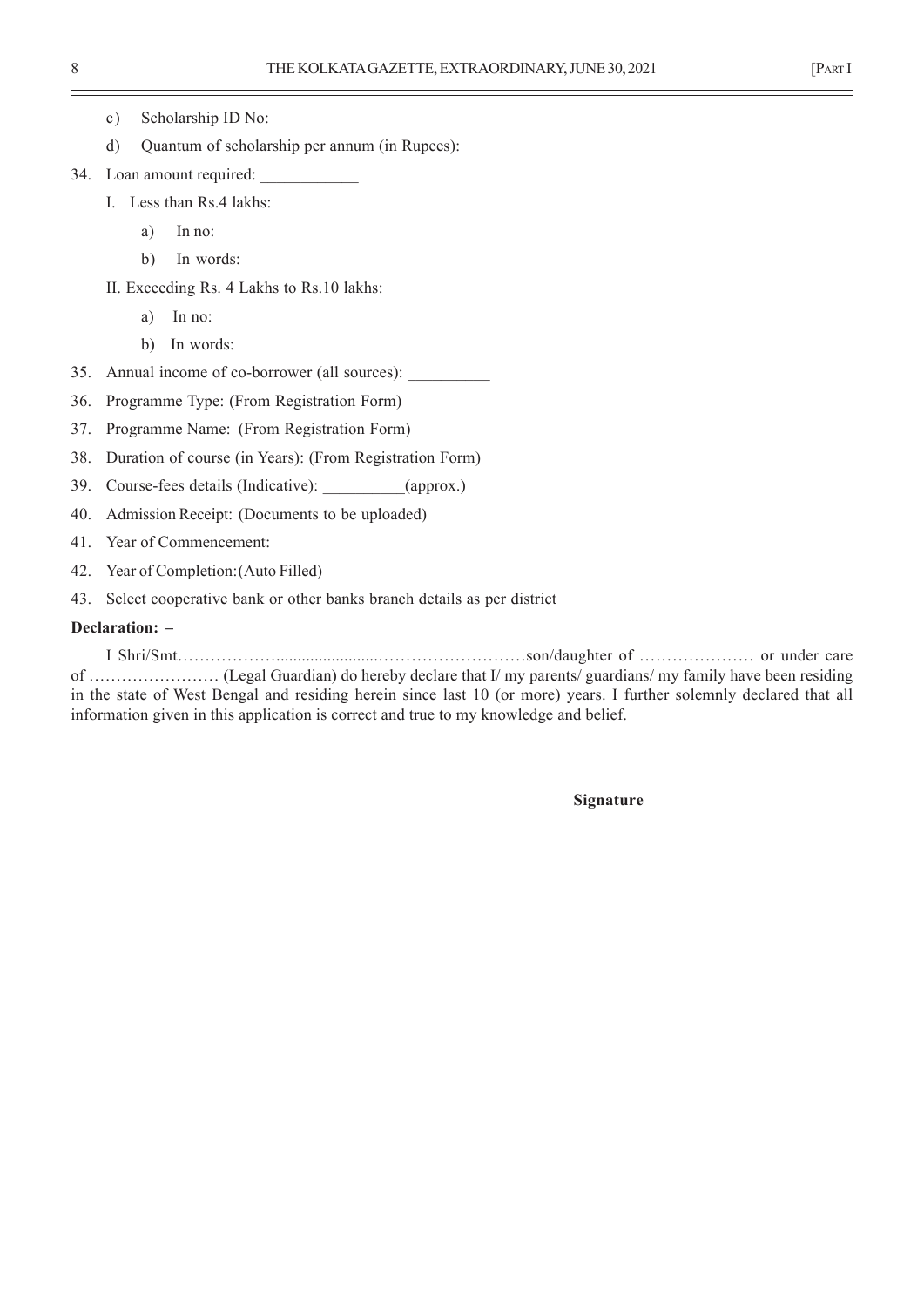#### **C. DCF of HOI for application of credit card**

- 1. Name of the Institute:
- 2. AISHE Code: (fetched) (Upload certificate)
- 3. Accreditation details: DISE Code/NAAC/ NIRF/ NABL/ NMC/ BCI/ ICWRA/ NBA etc.: (Upload documents) *If Others,* Specify the Accreditation details:
- 4. Rank details: NIRF or other ranking, if any (Upload documents)
- 5. Affiliation Details: (drop down) (Upload documents)
- 6. Address of host Institute: (Prefilled)
- 7. Name of the state where the institute is located: (Prefilled)
- 8. Name of District where the institute is located: (Prefilled)
- 9. Name of nodal person to look after the scheme: (Name of HOI)
- 10. Mobile No of HOI: (Prefilled)
- 11. E-mail ID of HOI: (Prefilled)
- 12. PAN of the Institution:
- 13. TAN of the Institution:
- 14. Name of the Bank:
- 15. Bank Branch:
- 16. Bank A/c No.:
- 17. Re-type Bank A/c No.:
- 18. Bank IFSC:

#### **Field to be verified by the HOI**

- 1. Name of student: fetched
- 2. Name of parents: fetched
- 3. Name of legal guardian: fetched
- 4. Student AADHAR Card number/ Class X Registration No.: Fetched (Documents to be visible)
- 5. Co-borrower Address proof: Fetched (Documents to be visible)
- 6. Student & Co-borrower Bank details: Fetched
- 7. Photograph of student: fetched (Documents to be visible)
- 8. Student ID generated from portal: fetched
- 9. Course details: Discipline, programme, name fetched
- 10. Fees details: fetched from student application
- 11. Scholarship/fee-ship details to be availed by the student:
	- a. Name of the scholarship/fee-ship name:
	- b. State/Central/Institute/others
	- c. Scholarship/fee-ship per annum: in number and in words
- 12. Approve and sent to HED/SED Department
- 13. Or Reject citing cause: a. Not a student at the host Institute b. Others
- 14. OR return to student for any modification of the form needed with comment
- **D. Data displayed to SED/HED for Processing the Application**

**HOI Part**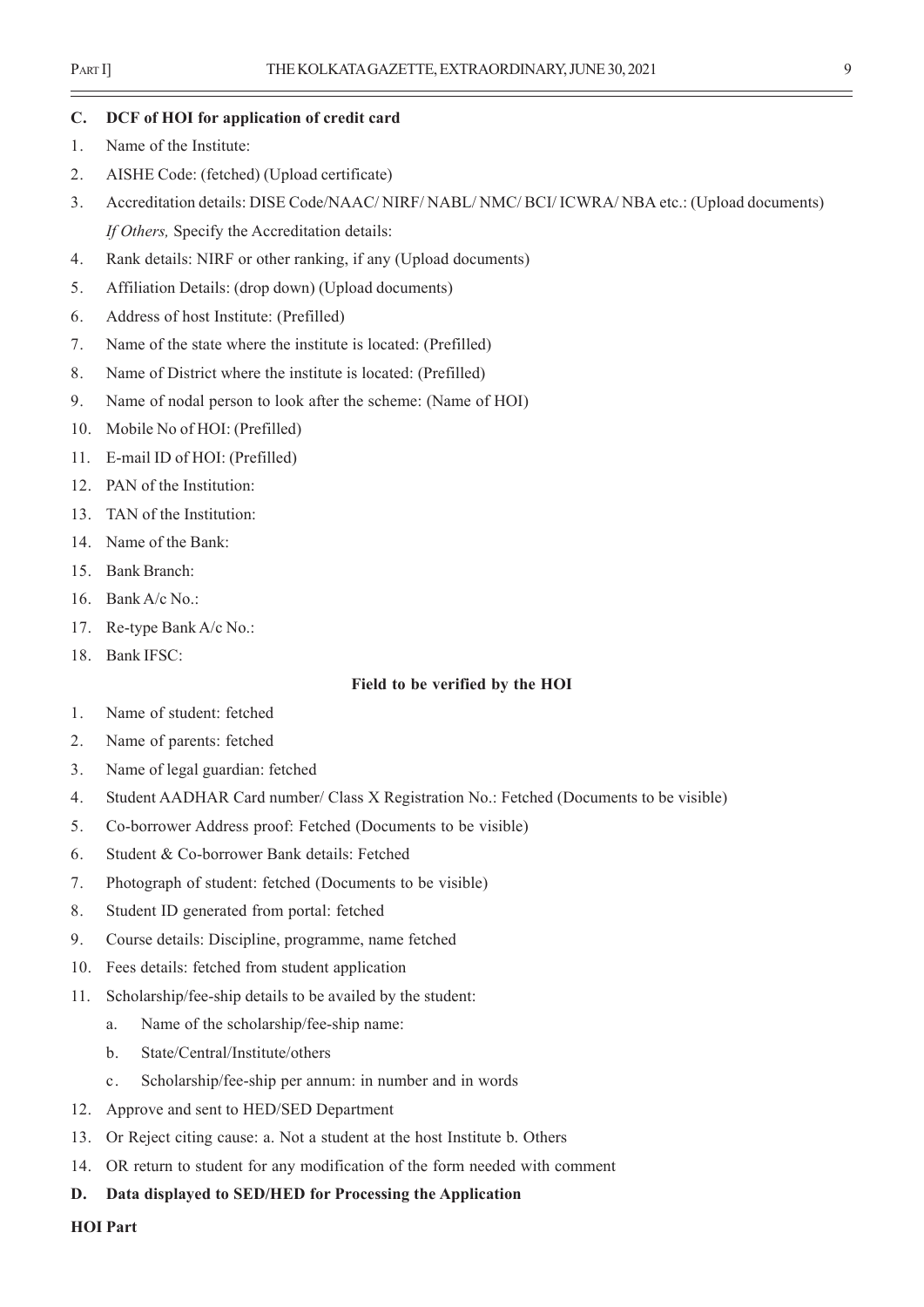- 1. Name of the Institute: (Fetched)
- 2. Address of host Institute (fetched)
- 3. AISHE Code: Fetched (Documents to be visible)
- 4. Accreditation details: DISE Code/ NAAC/ NIRF/ NABL/ NBA: (fetched and documents to be visible)5. Rank details: NIRF ranking (fetched and documents to be visible)
- 6. Name of the state where the institute is located: (fetched)
- 7. Name of HOI to look after the scheme: (fetched)
- 8. Mobile No: (fetched)
- 9. E-mail ID: (fetched)
- 10. Name of HOI (fetched)
- 11. Mobile No: (fetched)
- 12. E-mail ID: (fetched)

# **Student Part**

- 1. Name of student: (fetched)
- 2. Photograph of student and co-borrower (Fetched)
- 3. Signature of Student and co-borrower (fetched)
- 4. Name of parent/Legal guardian: (fetched)
- 5. Student ID generated from portal: (fetched)
- 6. Student AADHAR Card number/Class X Registration No.: (fetched) (Documents to be visible)
- 7. Student PAN details: (fetched)
- 8. Co-borrower Address Proof: (fetched)
- 9. Co-borrower PAN details: (fetched)
- 10. Student/Co-borrower Bank details: (fetched)
- 11. Programme details: Program type, programme, name (fetched)
- 12. Fees details: (fetched)
- 13. Scholarship/fee ship details to be availed by the student: 1. Name of the scholarship/ free ship name: 2, State/ Central/Institute/others 3. Scholarship/fee ship per annum: in number and in words
- 14. Loan amount: (Fetched)
- 15. Recommended to Bank or Return to HOI: in case of any discrepancy with comments

Reason:

# **Abbreviation used in the Scheme: –**

- **1. AICTE** All India Council for Technical Education.
- **2. AIIMS** All India Institute of Medical Sciences.
- **3. AISHE** All India Survey on Higher Education.
- **4. BCI-** Bar Council of India
- **5. BITS-** Birla Institute of Technology and Science.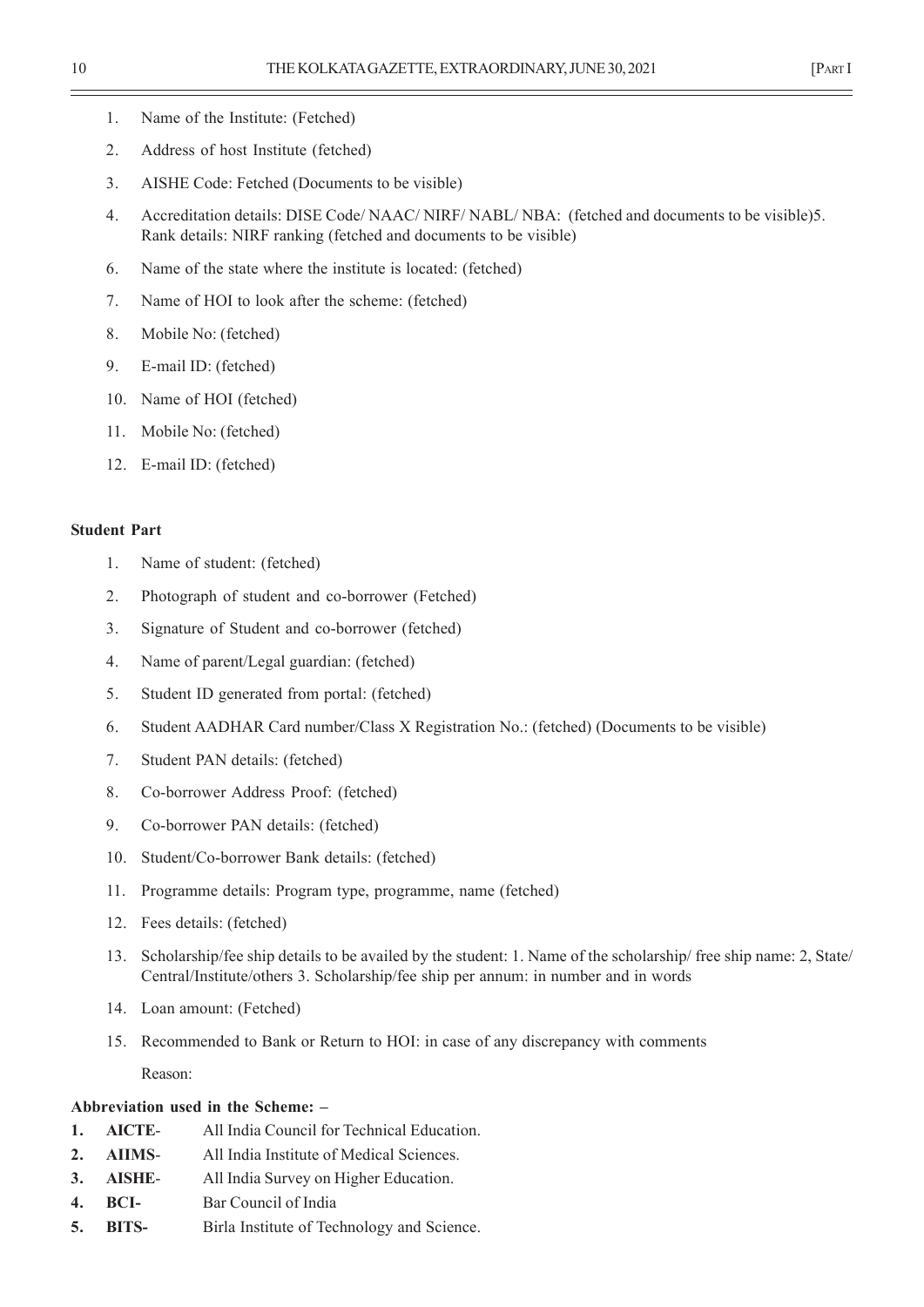$\equiv$ 

| 6.  | <b>CBSE-</b>   | Central Board of Secondary Education.                                  |
|-----|----------------|------------------------------------------------------------------------|
| 7.  | CISC-          | Council for the Indian School Certificate                              |
| 8.  | COA-           | Council of Architecture.                                               |
| 9.  | DISE-          | District Information System for Education                              |
| 10. | EMI-           | Equated Monthly Installment.                                           |
| 11. | FD-            | Fixed Deposit.                                                         |
| 12. | <b>HED-</b>    | Higher Education Department, Govt. Of West Bengal.                     |
| 13. | HEI-           | Higher Educational Institutions.                                       |
| 14. | HOI-           | Head of the Institute.                                                 |
| 15. | IFSC-          | Indian Financial System Code.                                          |
| 16. | IIFT-          | Indian Institute of Foreign Trade.                                     |
| 17. | IIT-           | Indian Institute of Technology.                                        |
| 18. | <b>IIEST-</b>  | Indian Institute of Engineering, Science and Research.                 |
| 19. | IIM-           | Indian Institute of Management.                                        |
| 20. | INC-           | <b>Indian Nursing Council</b>                                          |
| 21. | IISc-          | Indian Institute of Science.                                           |
| 22. | <b>IISER-</b>  | Indian Institute of Science, Education and Research.                   |
|     | 23. ISC-       | Indian School Certificate.                                             |
| 24. | ISI-           | Indian Statistical Institute.                                          |
| 25. | <b>JPEG-</b>   | Joint Photograph Expert Group.                                         |
| 26. | KB-            | Kilo Bytes.                                                            |
| 27. | KVP-           | Kishan Vikash Patra.                                                   |
| 28. | LIP-           | Life Insurance Policies.                                               |
| 29. | <b>MAKAUT-</b> | Maulana Abul Kalam Azad University of Technology, West Bengal.         |
| 30. | MCI-           | Medical Council of India.                                              |
| 31. | <b>MCLR-</b>   | Marginal cost of Fund based lending rate.                              |
| 32. | NAAC-          | National Assessment and Accreditation Council.                         |
| 33. | NABL-          | National Accreditation Board for Testing and Calibration Laboratories. |
| 34. | NBA-           | National Board of Accreditation                                        |
| 35. | NCTE-          | National Council for Teacher Education                                 |
| 36. | NIRF-          | National Institutional Ranking Framework.                              |
| 37. | NIT-           | National Institute of Technology                                       |
| 38. | NLU-           | National Law University                                                |
| 39. | NMC-           | National Medical Commission.                                           |
| 40. | NSC-           | National Savings Certificate.                                          |
| 41. | PAN-           | Permanent Account Number.                                              |
| 42. | PCI-           | Pharmacy Council of India.                                             |
| 43. | PDF-           | Portable Document Format.                                              |
| 44. | PG-            | Post Graduation.                                                       |
| 45. | RBI-           | Reserve Bank of India.                                                 |
| 46. | <b>RCI-</b>    | Rehabilitation Council of India.                                       |
| 47. | SCC-           | Student Credit Card.                                                   |
| 48. | SED-           | School Education Department, Government of West Bengal                 |
| 49. | SMS-           | Short Message Service.                                                 |
| 50. | <b>SVMCM-</b>  | Swami Vivekanada Merit cum Means Scholarship.                          |
| 51. | TAN-           | Tax Deduction and Collection Account Number.                           |
| 52. | UG-            | Under Graduation.                                                      |
| 53. | UGC-           | University Grants Commission.                                          |
|     |                |                                                                        |